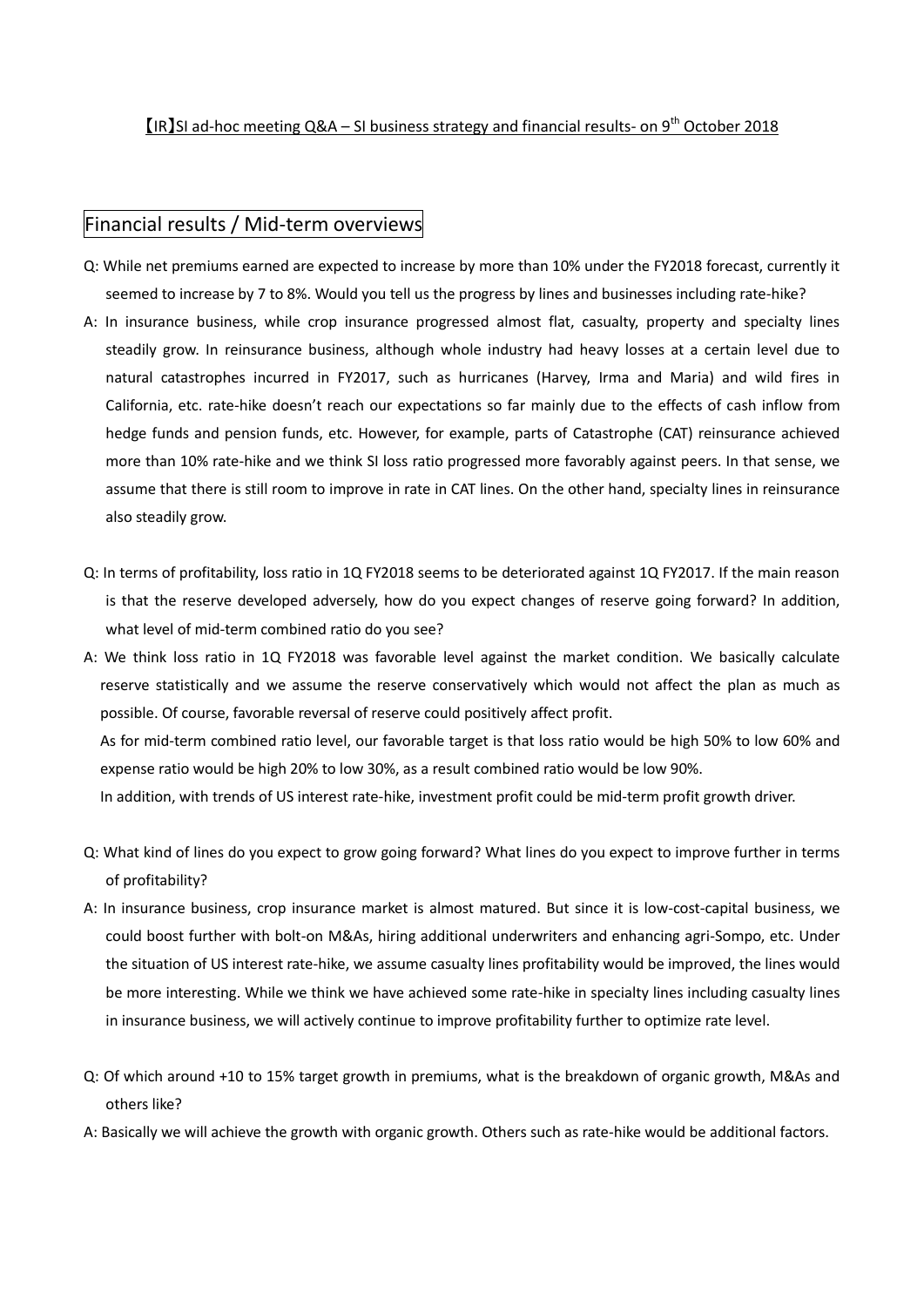Q: SI premiums in retail business expects to grow up to \$3.5billion in FY2020. How much CAGR do you expect? A: Same as corporate business, we assume CAGR around +10 to 15%.

- Q: With gradual changes of portfolio to specialty lines, expense ratio seems to be deteriorated in conjunction with an increase in high commission product. How do you see the situation?
- A: We assume higher commission rate would continue in certain period of time. Higher commission rate is a task overall industry faces and should be controlled as much as possible. Aiming for optimizing commission rate, SI will enhance initiatives to improve profitability further such as value-creation for clients and proper relationship with brokers, etc.
- Q: Do you have any plan to reduce CAT risk exposure going forward?
- A: Partly because CAT exposure amounted to 30 to 40% in the past, we can assume that current level at around 10% as properly diversified under our SI portfolio. Therefore, we think the weight would be balanced well. Anyway, we control and manage portfolio properly looking carefully at trends of market and rate level. Since it is very important to control CAT exposure and reinsurance protection on an overall group basis including Sompo Japan Nipponkoa, we are considering together with SI and Sompo Japan Nipponkoa how we manage.

## Collaboration with SOMPO holdings group

Q: How do you proceed to collaborate with SOMPO holdings group? How do you generate new business?

- A: As one of the examples, we discuss ERM with HQ just after consolidation. Actually positive benefit such as revising upward ERM rating of SOMPO holdings to "strong" by S&P already realized. Other than that, we are progressing with what we can do which is like overall group underwriting consolidation related to reinsurance including SI with agility, as a task to reduce reinsurance cost on group wide basis. Also we will consider possible and effective collaboration for optimizing group CAT risks.
- Q: How do you think about the collaboration with SOMPO holdings group in the technology field? For example, what kind of contribution do you think is possible for sales, underwriting, etc?
- A: Since in Japan, especially Sompo Japan Nipponkoa, the main business is retail business, unique initiatives different from SI with mainstay corporate business will be necessary. However, in the aspects of sales and claims, we understand that it is possible to advance various initiatives in the technology field. While it seems difficult to fully integrate due to differences in business characteristics, SI plans to build an advanced technology platform with high flexibility in the next five years.

In the future, in order to expand the SI retail business, we will positively adopt the technology know-how which we obtained from upfront investment in Japan.

Q: Within SI products, what kind of products do you expect to provide in Japan? For example, would crop insurance be possible?